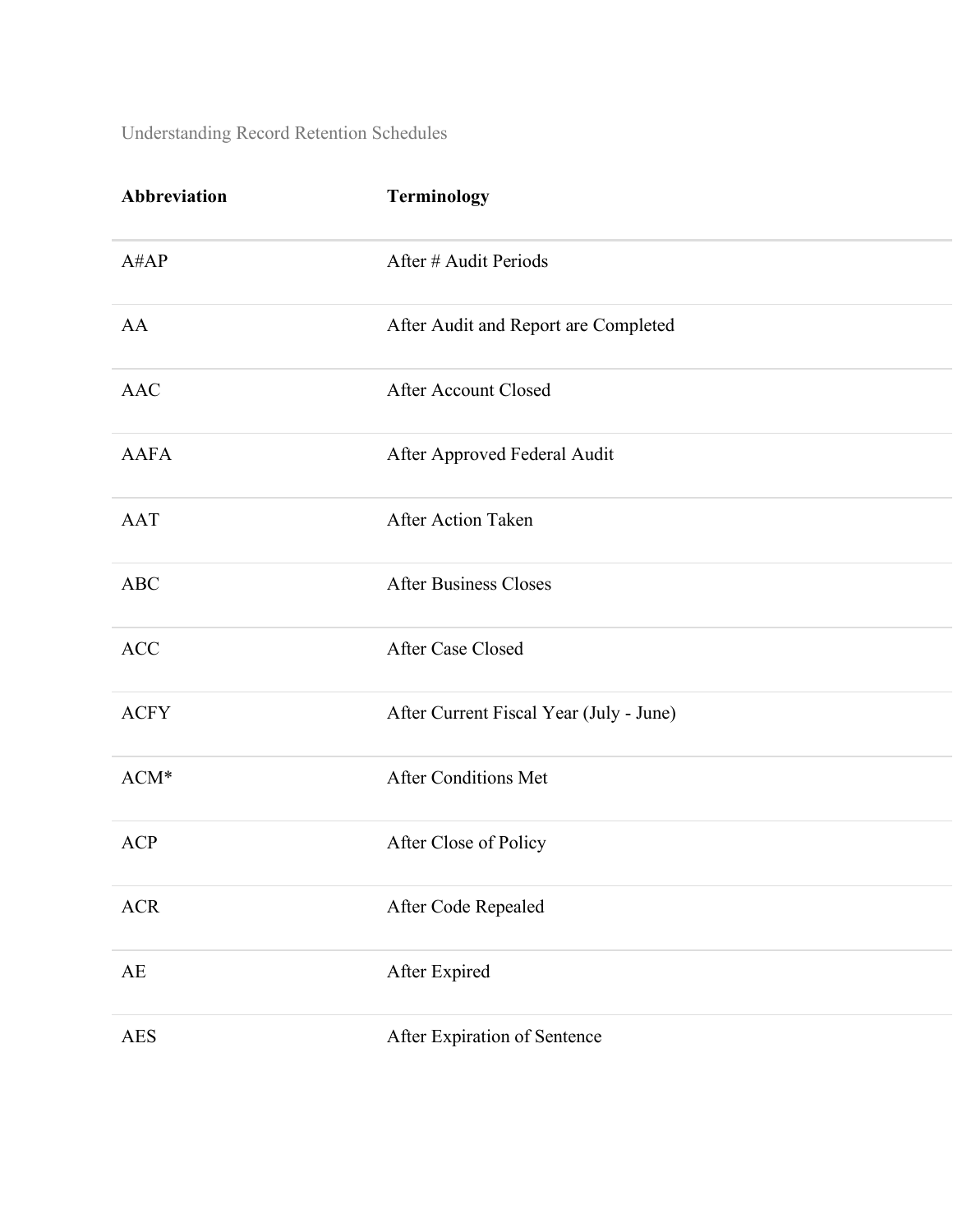| Abbreviation         | Terminology                           |
|----------------------|---------------------------------------|
| <b>AFD</b>           | After Final Disposition               |
| <b>AFP</b>           | After Final Payment                   |
| <b>AFRS</b>          | After Final Report Submitted          |
| AGC                  | After Grant Closed                    |
| AL                   | After Legislature                     |
| <b>ALA</b>           | After Last Activity/After Last Action |
| AM                   | <b>After Maturity</b>                 |
| AP                   | After Paid                            |
| <b>APAR</b>          | After Printing of Annual Report       |
| <b>APC</b>           | After Project Completed/Closed        |
| $\operatorname{ASC}$ | After Survey Completed                |
| AT                   | <b>After Termination</b>              |
| <b>ATE</b>           | After Training Ends                   |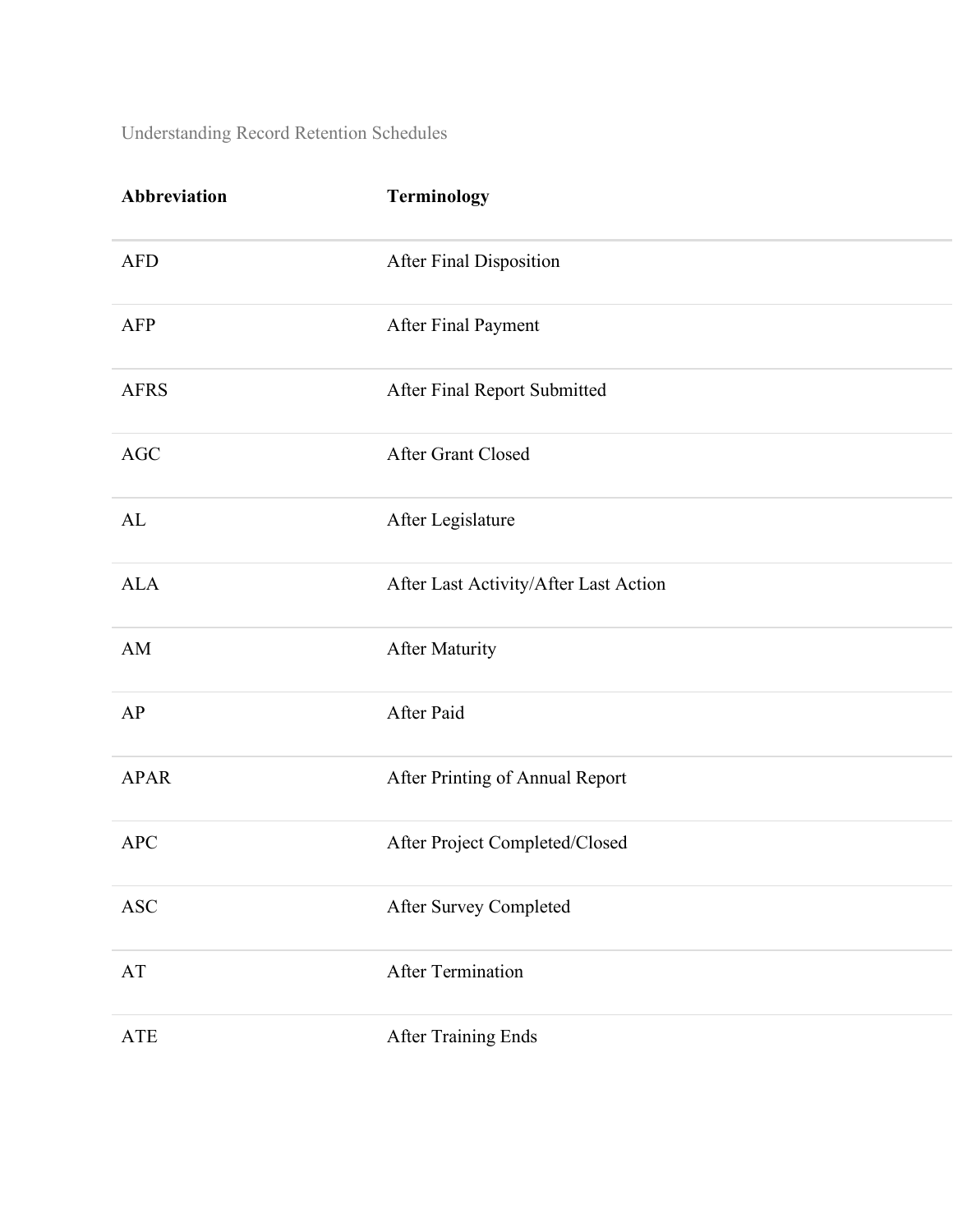| Abbreviation      | Terminology                               |
|-------------------|-------------------------------------------|
| <b>AW</b>         | After Withdrawn                           |
| CB                | <b>Current Biennium</b>                   |
| <b>CBPB</b>       | <b>Current Biennium Previous Biennium</b> |
| CB#P              | Current Biennium #of Previous Bienniums   |
| <b>CFY</b>        | Calendar Fiscal Year (Jan - Dec)          |
| CR                | Current                                   |
| <b>CY</b>         | <b>Current Year</b>                       |
| DY                | Day(s)                                    |
| <b>DISP</b>       | Dispose of Record                         |
| <b>DOC</b>        | Duration of Commission                    |
| $_{\mathrm{EOC}}$ | End of Construction                       |
| <b>FFY</b>        | Federal Fiscal Year (Oct - Sept)          |
| ${\rm FL}$        | Film Life                                 |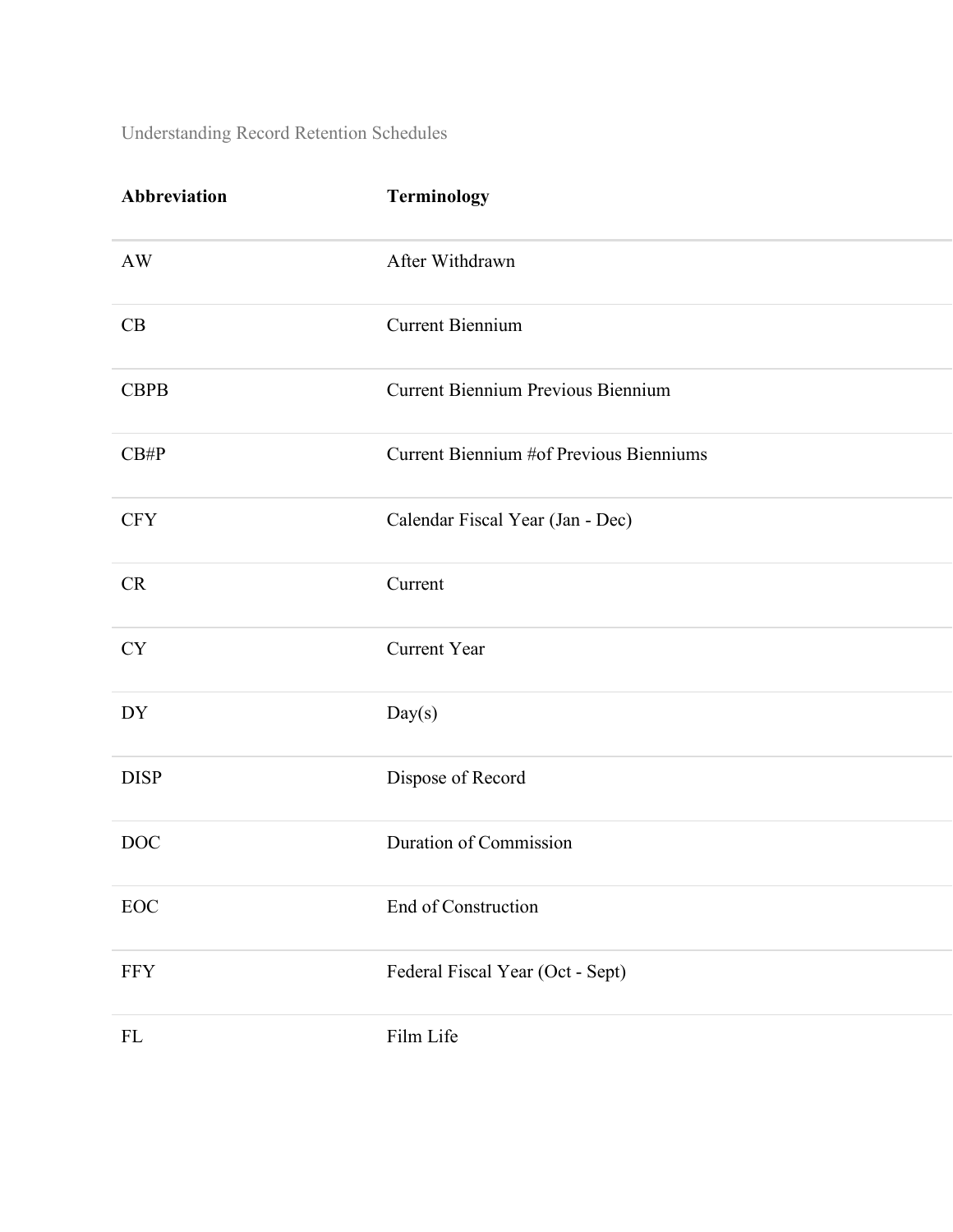| Abbreviation | Terminology                          |
|--------------|--------------------------------------|
| LA           | Life of Agreement                    |
| LB           | Life of Bond                         |
| LD           | Life of the Dealer                   |
| LM           | Life of Member                       |
| <b>LOA</b>   | Life of Applicant                    |
| LOB          | Life of Bridge/Building              |
| LOC          | Life/Length of Contract              |
| <b>LOD</b>   | Length of Deduction                  |
| LOE          | Life of Equipment                    |
| LOF          | Life of Form                         |
| $\rm{LOM}$   | Life of Machine (Life of Mine @ PSC) |
| LOP          | Life of Program (Life of Pit @ DOT)  |
| LOR          | Life of Road                         |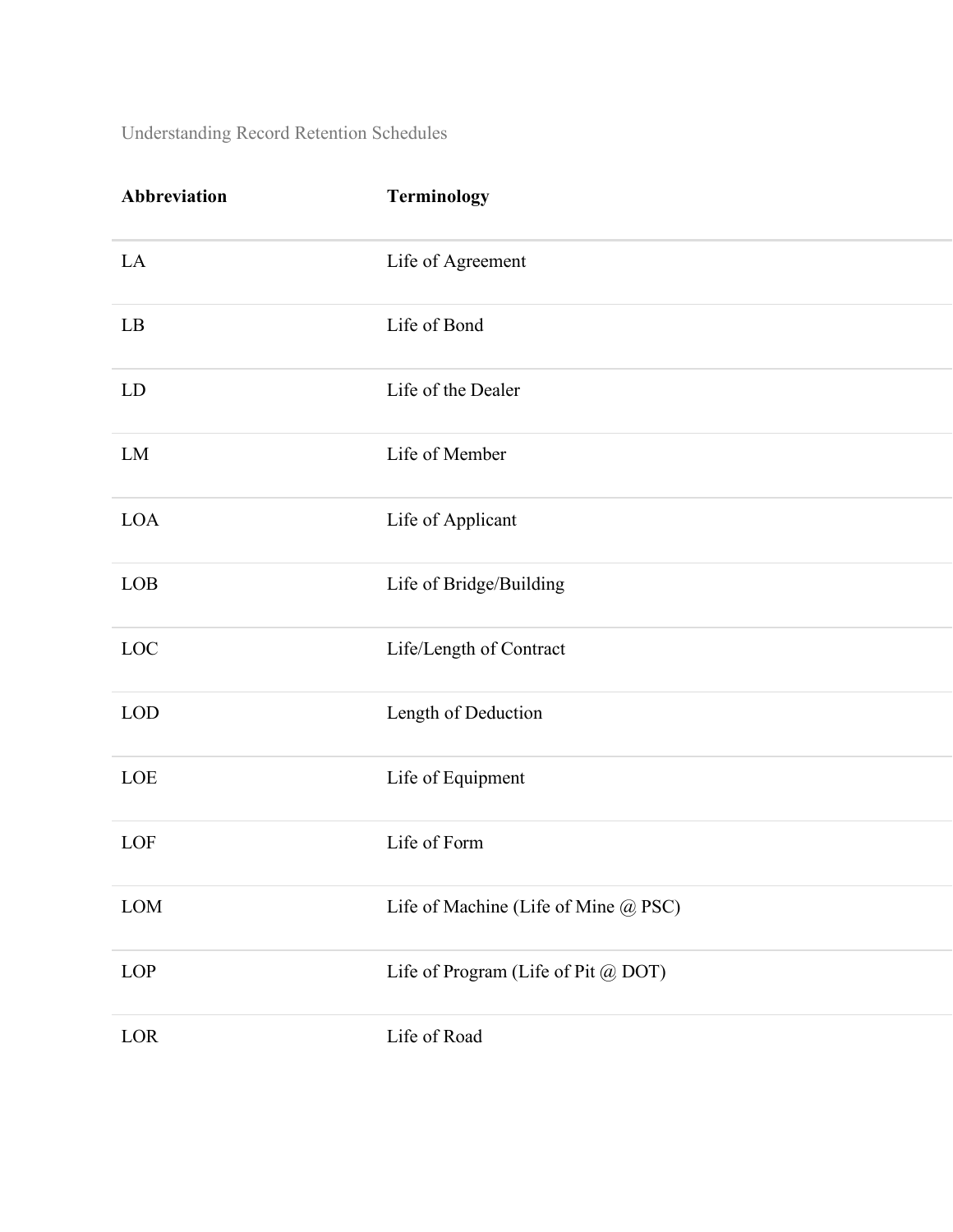| Abbreviation | Terminology                         |
|--------------|-------------------------------------|
| LOS          | Life of System (Computer)           |
| LOT          | Life of Teacher                     |
| LR           | Length of Rental                    |
| MO           | Month(s)                            |
| $O+CR$       | Original plus Current               |
| PA           | Past Appointment                    |
| <b>PERM</b>  | Permanent (PR)                      |
| <b>PY</b>    | Program Year                        |
| <b>UC</b>    | Until Canceled                      |
| <b>UD</b>    | Updated/update                      |
| <b>UDR</b>   | Until Deceased/Retired              |
| <b>UMR</b>   | Until Maturity Reached (age 18)     |
| <b>UR</b>    | Until Renewed/Registered/Reconciled |